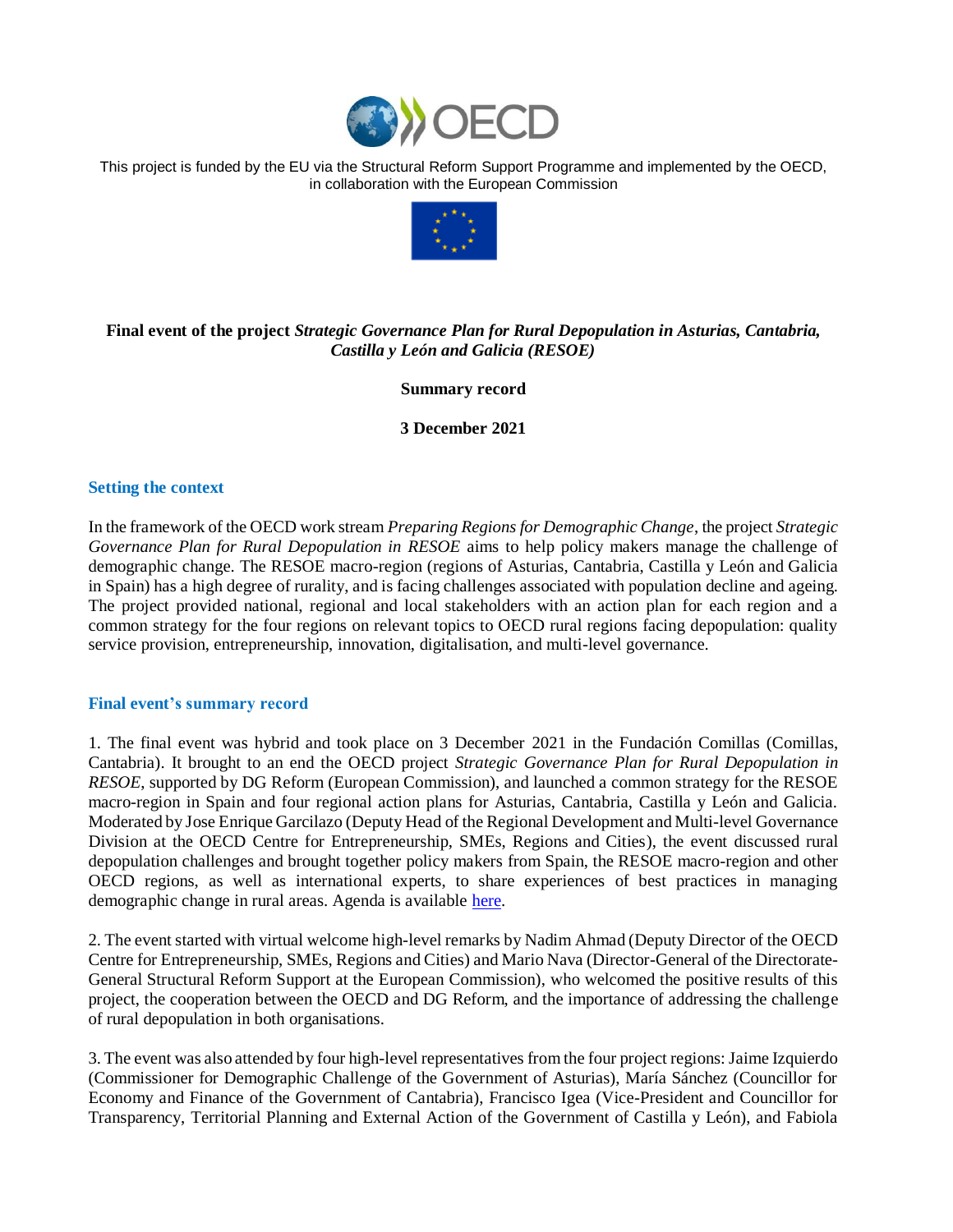García Martínez (Councillor for Social Policy of the Government of Galicia, via a video intervention). All noted that the demographic challenge in rural areas is a priority for their respective governments and that these projects are key to identifying potential solutions and fostering cooperation between different administrations.

4. The OECD Centre for Entrepreneurship, SMEs, Regions and Cities presented the project's action plans starting by reminding the project's timeline and by presenting RESOE regions' main demographic trends. On entrepreneurship, innovation and digitalisation, Marc Bournisien de Valmont (Policy Analyst in the OECD Regional and Rural Policy Unit) discussed on the importance of increasing rural enterprises opportunities and improving their access to information and financial resources, of boosting regional innovation and aligning sectoral specialisation with natural and demographic assets, and of unblocking barriers to increase connectivity and digital service provision. He then indicated that RESOE regions and in particular rural areas experience greater difficulties in terms of costs and access to education. On this issue, he pointed out that the action plans suggest to adopt more flexible strategies that can adjust to the ebb and flow of demand on the school network, to ensure the most efficient use of school resources in rural areas, and to leverage digital solutions to improve school transport and close digital skills gaps. On the governance issue, Manuel Barros (Policy Analyst in the OECD Decentralisation, Public Investment and Subnational Finance Unit) then stated that municipal fragmentation, coordination issues and financial insufficiency hinder the provision of services. To meet these challenges, he stressed that it is necessary to strengthen service provision by promoting collaboration mechanisms within regions, to clarify competences and distribution of responsibilities, strengthen coordination between regional ministries, deepen macro-regional and cross-border horizontal collaboration, and strengthen the national level's coordinating mechanisms of vertical collaboration.

5. The event also counted with onsite participation from regional policy makers of the four regions and national officials: Jorge Luis Vega (Deputy Director General for Analysis, Planning and Coordination of the General Direction of Policies Against Depopulation in the Spanish Ministry for the Ecological Transition and the Demographic Challenge), Ramiro Lomba (from the Asturias Society for Economic and Industrial Studies - SADEI), Paz Díaz Nieto (Director General for European Funds of the Cantabrian Regional Ministry of Economy and Finance), Antonio Calonge Velázquez (Director General for Territorial Planning of Castilla y León's Regional Ministry for Transparency, Territorial Planning and External Action) and Xosé Lago García (Deputy Director General for External Action and Cross-border Cooperation of Galicia's Regional Ministry of the Presidency, Public Administration and Justice). All of them underlined the relevance of these action plans to jointly address the outlined challenges and to join forces in the proposed macro-regional strategy.

6. Policy experts from the University of Birmingham, DG REGIO and the Portuguese Agency for Development and Cohesion participated in a policy exchange's panel to bring international perspectives and experiences to the discussion. Professor Raquel Ortega-Argilés (Chair in Regional Economic Development of the Department of Strategy and International Business of the Birmingham Business School) pointed out that the digital agenda will bring opportunities to rural areas and that these areas have potential benefits to promote innovation and entrepreneurship. Francesca Michielin (Programme Assistant for Portugal and Spain in DG REGIO) highlighted the key role of EU mechanisms in addressing the challenges mentioned in the discussions and, in particular, of smart specialisation strategies. Nuno Oliveira Romão (Coordinator in the Portuguese Agency for Development and Cohesion) underlined that Portugal and Spain face the same challenges and that strong multilevel cooperation is essential to build an effective response to these challenges.

7. Finally, Maria Varinia Michalun (Senior Project Manager in the OECD Decentralisation, Public Investment and Subnational Finance Unit) summarised the main points raised at the event and thanked – on behalf of the OECD – DG Reform for its successful collaboration as well as all regional, national and international actors involved in the project for their active participation.

8. The event was attended by over 100 people (44 onsite and 60 via Zoom) and was covered in press notes from the governments of [Cantabria](https://www.cantabria.es/web/consejeria-de-economia-y-hacienda/detalle/-/journal_content/56_INSTANCE_DETALLE/16413/18539571) an[d Castilla y León](https://comunicacion.jcyl.es/web/jcyl/Comunicacion/es/Plantilla100Detalle/1284877983892/NotaPrensa/1285118090899/Comunicacion) as well as in regional newspapers of: